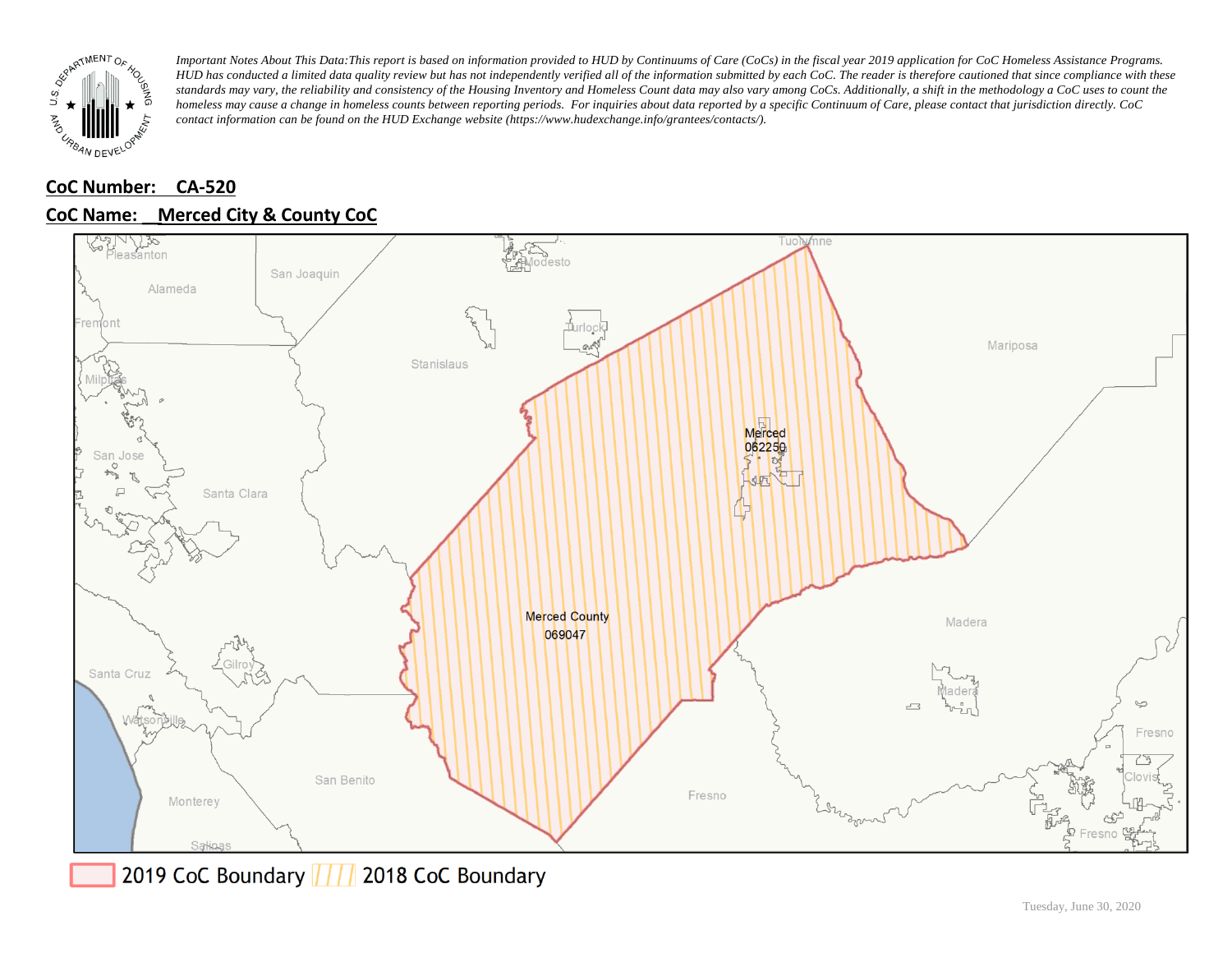

#### **CoC Number: CA-520**

#### **CoC Name: \_\_ Merced City & County CoC**

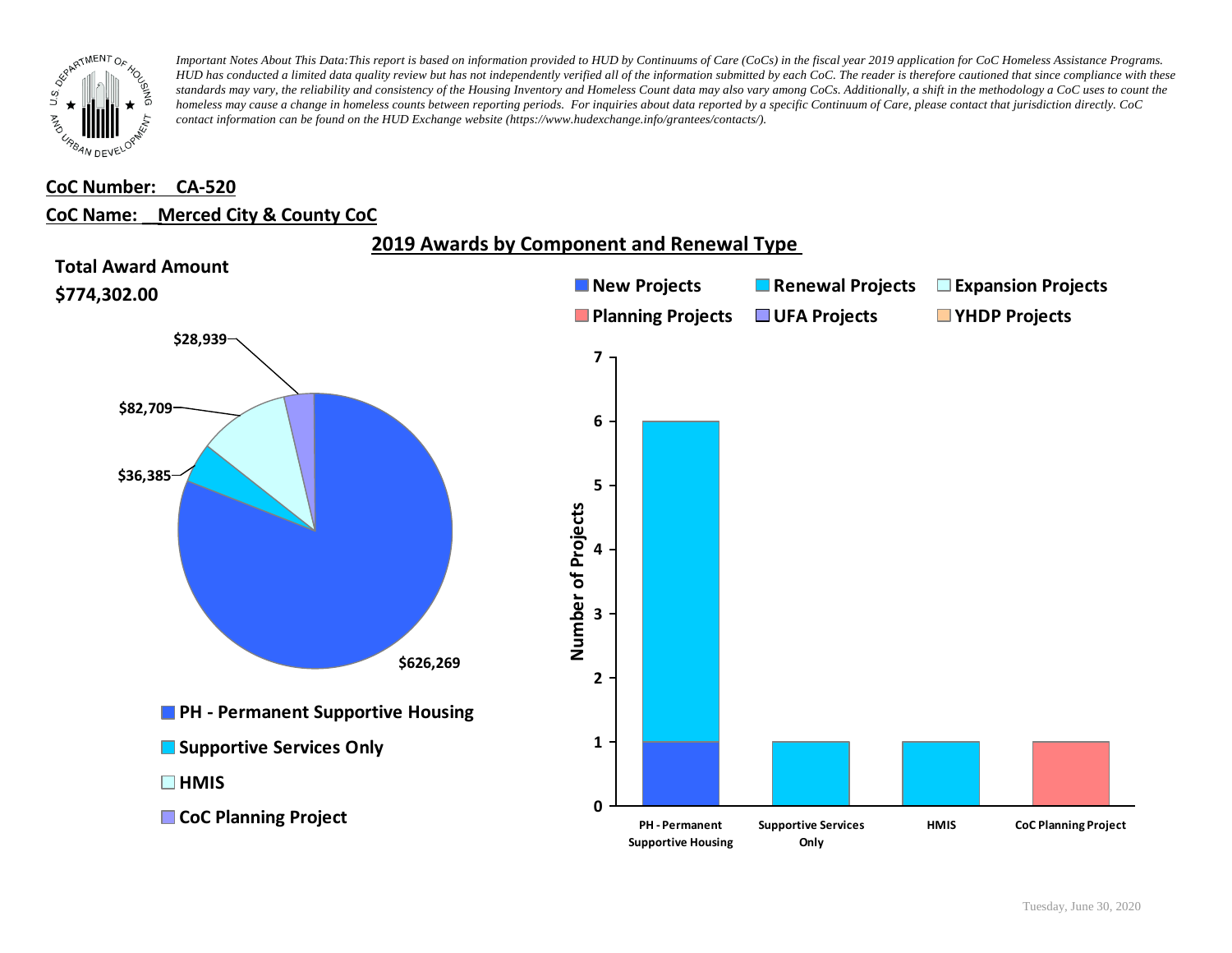

# **CoC Number: CA-520**

#### **CoC Name: \_\_ Merced City & County CoC**



## **2019 Housing Inventory Summarized by Target Population and Bed Type**

<sup>1</sup> Adult & Child Beds refer to beds for households with one adult (age 18 or older) and at least one child (under the age of 18).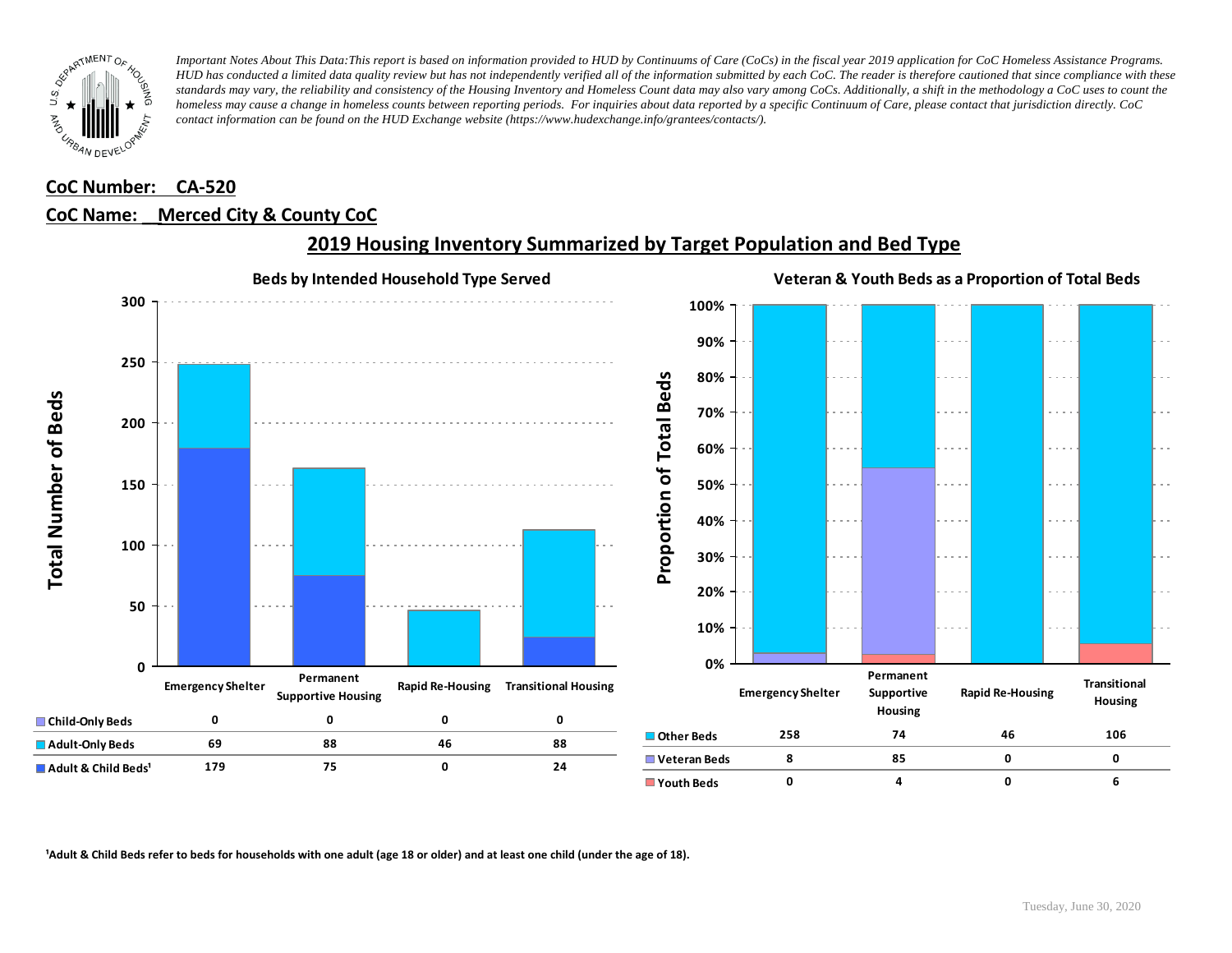

## **CoC Number: CA-520 CoC Name: \_\_ Merced City & County CoC**

# **2019 Point in Time Count Summarized by Household Type**



\* Safe Haven programs are included in the Transitional Housing category.

¹This category includes single adults, adult couples with no children, and groups of adults. ²This category includes households with one adult and at least one child under age 18.

³This category includes persons under age 18, including children in one-child households, adolescent parents and their children, adolescent siblings, or other household configurations composed only of children.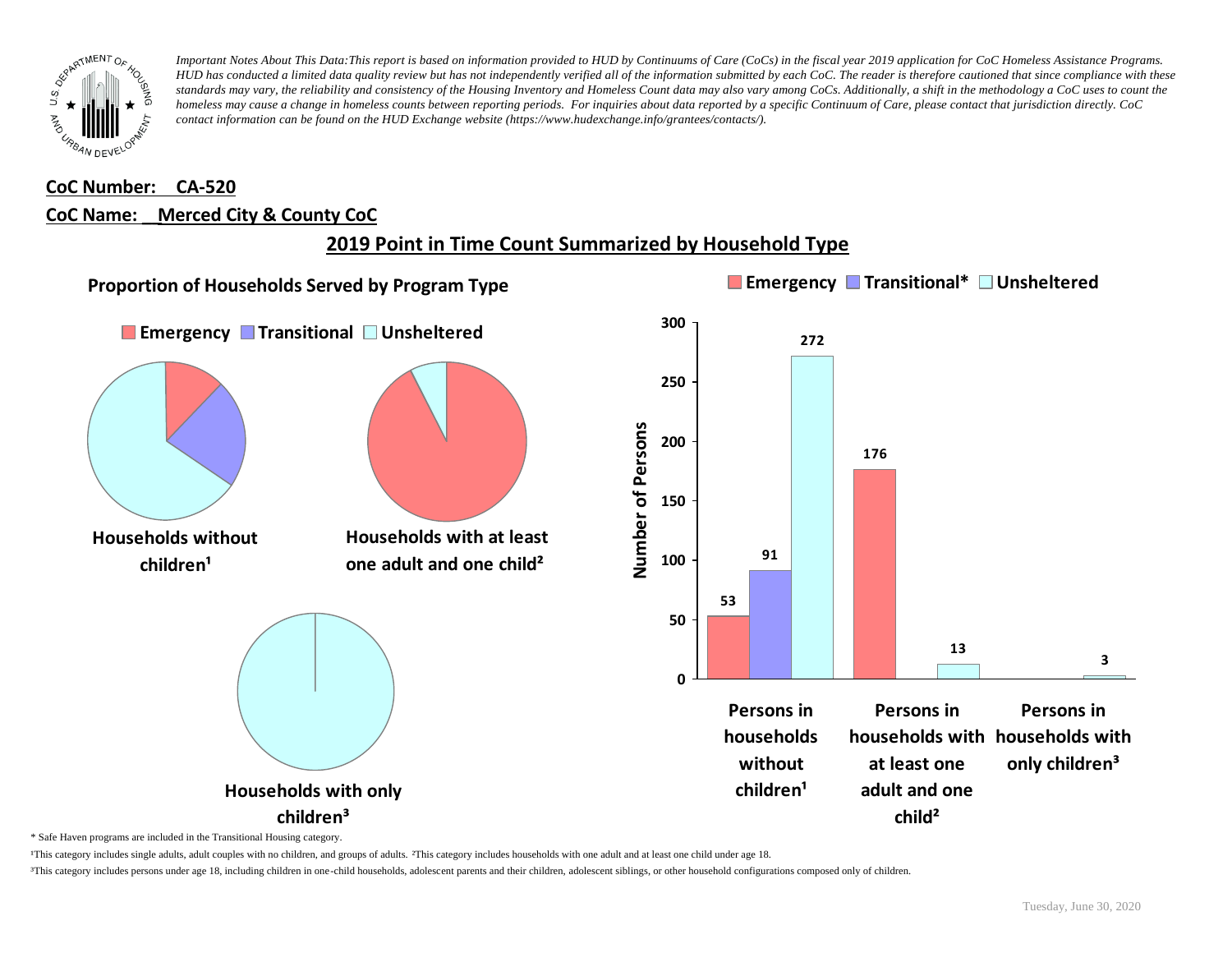

## **CoC Number: CA-520 CoC Name: \_\_ Merced City & County CoC**



## **2019 Point-In-Time Count Proportion of Persons in each Age Group by Household Type**

\* Safe Haven programs are included in the Transitional Housing category.

¹This category includes single adults, adult couples with no children, and groups of adults. ²This category includes households with one adult and at least one child under age 18.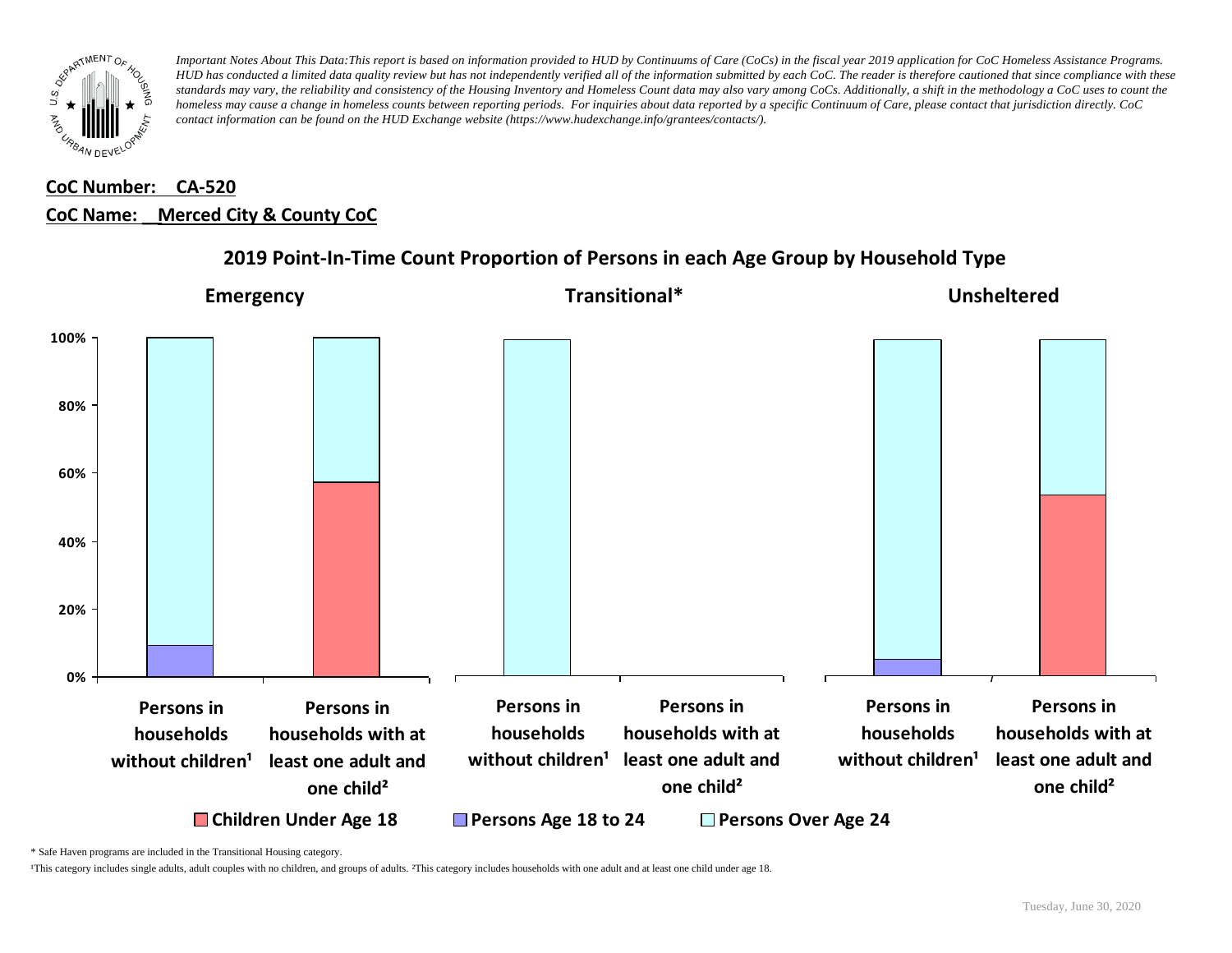

#### **CoC Number: CA-520**

#### **CoC Name: \_\_ Merced City & County CoC**



### **2019 Point in Time Count Summarized by Chronically Homeless by Household Type**

\* Safe Haven programs are included in the Transitional Housing category.

¹This category includes single adults, adult couples with no children, and groups of adults. ²This category includes households with one adult and at least one child under age 18.

³This category includes persons under age 18, including children in one -child households, adolescent parents and their children, adolescent siblings, or other household configurations composed only of children.